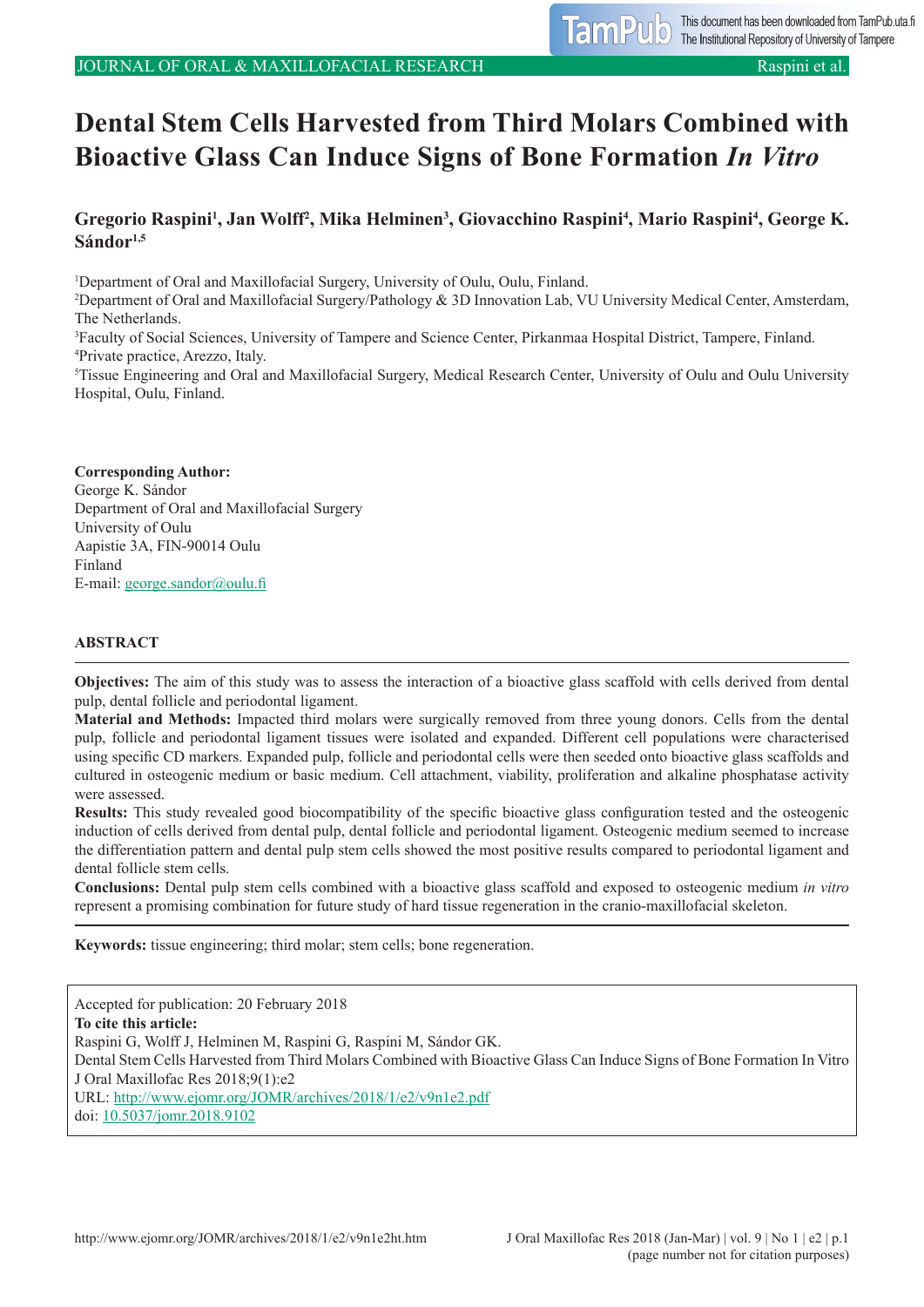## **INTRODUCTION**

Autogenous bone is still considered to be the gold standard for reconstructive surgery of the maxillofacial skeletal defects [\[1\]](#page-7-0). Harvesting bone, however, is accompanied by donor site morbidity and requires prolonged operative time  $[2]$  $[2]$  $[2]$ . The elimination of the autogenous bone graft donor site would be a major step forward in morbidity reduction. An alternative to treating bony defects is the tissue engineering approach.

Tissue engineering was first described by Langer and Vacanti [\[3](#page-7-0)] as an interdisciplinary field of research that applies both the principles of engineering and the processes and phenomena of the life sciences toward the development of biological substitutes that restore, maintain, or improve tissue function.

One possibility is to improve function using the reserve of stem cells within the body of an individual in order to regenerate missing or damaged structures. Stem cells have the unique ability to renew themselves through mitotic cell division and when it is needed, to differentiate into one or more types of specialized cells. Mesenchymal stem cells (MSCs) were first identified from bone marrow aspirates in rodents [[4\]](#page-7-0) and subsequently a similar clonogenic population was identified from human bone marrow [[5](#page-7-0)]. Bone marrow stem cells (BMSCs) were transplanted with an osteoconductive scaffold into ectopic sites of immunocompromised mice in order to prove their ability to form bone [[6](#page-7-0),[7](#page-7-0)]. Adipose derived stem cells (ASCs) have been used clinically in a case series to reconstruct major bony defects of the craniomaxillofacial skeleton [\[8\]](#page-7-0).

MSCs have been identified in different dental tissues such as dental pulp [\[9\]](#page-7-0), periodontal ligament [\[10](#page-7-0)], dental follicle  $[11]$  $[11]$  $[11]$ , the pulp of deciduous exfoliated teeth  $[12]$  $[12]$ , and dental apical papilla  $[13,14]$  $[13,14]$ . Dental stem cells (DSCs) have been differentiated into different mesenchymal cell lineages such as adipocytes, chondroblasts and osteoblasts under defined inductive conditions *in vitro* [[15-18\]](#page-8-0).

DSCs have been harvested from the various tissues of extracted third molars, which until now, have been discarded after surgery  $[18]$  $[18]$ . This source of adult stem cells has the advantage of being autologous, without the ethical or immunologic issues related to embryonic stem cells. DSCs harvesting during otherwise necessary third molar extraction does not result in any additional morbidity to the patient compared to harvesting BMSCs or ASCs which require an additional surgical site.

However, while stem cells are one key factor they

are not the only players in the tissue engineering paradigm. Resorbable scaffolds and bioactive molecules can also interact with each other as well as with stem cells [[19](#page-8-0)].

A wide range of biomaterials have been used in the past as scaffolds in bone tissue engineering [[20\]](#page-8-0) including bioactive glasses [[21](#page-8-0)]. These synthetic, silica based group of bone substitute materials have been proven to be bioactive and to bond directly to bone at its surface [\[22](#page-8-0)]. The release of soluble ions resulting from the dissolution of bioactive glasses can increase osteoblast proliferation and therefore enhance bone formation  $[23]$  $[23]$  $[23]$ . The ability of bioactive glass scaffold to promote bone bonding and bone formation through both surface-mediated and solution-mediated mechanisms have made it a promising bone tissue engineering scaffold that supports both proliferation and osteogenic differentiation of adipose derived stem cells [[24,25\]](#page-8-0).

Cytokines and growth factors such as bone morphogenetic proteins (BMPs) have been used as osteoinductive molecules to promote osteogenic differentiation and have shown promising results *in vivo* [\[26\]](#page-8-0). The high costs of growth factors and concerns with their use in supra-physiologic doses have encouraged the development of osteogenic medium (OM) as an alternative for MSCs differentiation in bone engineering [[27](#page-8-0)].

The combination of DSCs with bioactive glass has not been studied together and is an important step in understanding the biocompatibility of this biomaterial with DSCs. This study aimed to assess the combination of a bioactive glass scaffold with stem cells harvested from dental pulp, dental follicle and periodontal ligament stem cells.

#### **MATERIAL AND METHODS Tooth extraction, cells isolation and culture**

Impacted third molars were extracted at the Finnish Student Health Service of Tampere University from three healthy volunteer donors aged from 19, 21 and 25 years. The collection of stem cells from tooth samples and their *ex vivo* treatment was approved by the Ethics Committee of the Pirkanmaa Hospital District, Tampere, Finland (R06009).

One or more teeth were surgically removed from each of the three patients and placed into separate 15 ml Falcon tubes for immediate transport from the operating room to the cell culturing laboratory where the individual tissues were harvested under laminar flow hoods. Follicular tissue was harvested first by removing the sac-like follicle to the cemento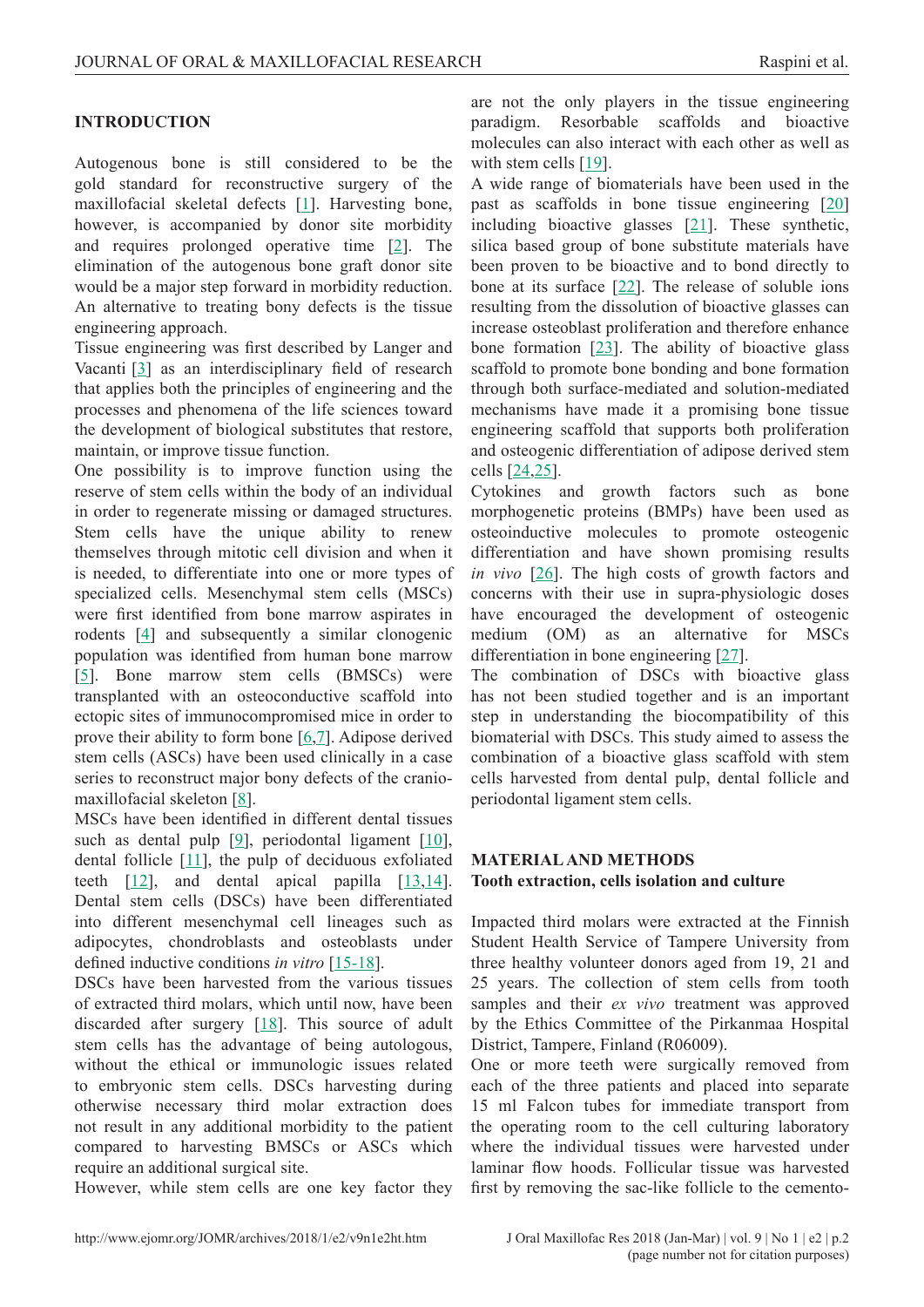enamel junction (CEJ). Periodontal ligament tissue was harvested with a scalpel by scraping the tooth roots apical to the CEJ, but coronal to any apical papilla tissue. Dental pulp tissue was collected after sectioning the crown of the freshly extracted molar away from its roots using a drill with sterile irrigation. The pulp tissue was harvested from the opened pulp chamber using a scalpel and a curette. The collected tissue was cut into small pieces using a sterile number 15 scalpel and put into a Falcon tube each labelled by patient and the specific tissue of origin being follicle, pulp, or periodontal ligament. Each of the three tissues were cultured separately.

The following procedures reported by Lindroos et al. [[15\]](#page-8-0) were used to isolate the dental stem cells. Dental pulp, follicle and periodontal ligament tissues were transferred in separate 15 ml Falcon tubes with a solution consisting of Dolbecco's phosphate-buffered saline (DPBS) (Lonza, BioWhittaker, Walkersville, MD, USA) and 1% Antibiotic-Antimycotic (a/a; 100 U/ml penicillin, 0.1 mg/ml streptomycin, and 0.25 mg/ml amphotericin B; Invitrogen Gibco/Life Technologies, Carlsbad, CA, USA).

Briefly, the pieces of dental tissues were digested with 2 ml of Dispase 4 mg/ml and Collagenase type I 3 mg/ ml (Gibco/Life Technologies) solution in a water bath at 37 °C for one hour. After centrifugation and removal of the supernatant the resultant pellet was suspended in 3 ml of growth medium and then the cells plated in a 6 well plate with a 100 mm cell strainer.

The different populations of human dental stem cells (hDSCs) from each donor's sample consisted of separately cultured periodontal ligament stem cells (hPDLSCs ), dental pulp (hDPSCs ) and dental follicle (hDFSCs). These cells were expanded in separate T75 cm<sup>2</sup> polystyrene flasks (Nunc, Roskilde, Denmark) in maintenance medium.

The control or Basic Medium (BM) consisted of DMEM/F12 (Gibco), 10% Foetal Bovine Serum (FBS) (Gibco), 1% L-glutamine (GlutaMAX 100X-Gibco), 1% Antibiotic-Antimycotic (a/a; 100 U/ ml penicillin, 0.1 mg/ml streptomycin, and 0.25 mg/ ml amphotericin B; Invitrogen Gibco).

The attachment of hDSCs were evaluated microscopically (Nikon eclipse TS100) beginning one day following isolation. When confluency was reached the cells were detached and divided into T75 cm2 flasks. Medium change occurred every two or three days and the cell passages between 2 and 5 were used in these experiments. After expansion, hDSCs were cryo-preserved in gas phase nitrogen freezing solution consisting of 10% dimethyl sulphoxide (Hybri-Max; Sigma-Aldrich, St. Louis, MO, USA) in foetal bovine serum.

#### **Cell characterization**

The expression of surface markers of hDSCs were characterised using a flow cytometry (FACSAria; BD Biosciences, Erembodegem, Belgium). The following monoclonal antibodies were used: CD19-phycoerythrin-Cyanine (PECy7), CD45ROallophycocyanin (APC), CD54-fluorescein isothiocyanate (FITC), CD73-phycoerythrin (PE), CD 90-APC, (BD Biosciences), FGFR-2-APC, FGFR3- PE, ALP-APC, BMPR-IA-fluorescein isothiocyanate (FITC), TGF-β1 (LAP)-PE, VEGF R1-PE, VEGF R2-Peridinin-chlorophyll (PerCP), VEGF R3-APC, CD11a-APC, CD54-FITC, CD80-PE, CD86-PE, CD 105-PE (R&D Systems, Minneapolis, MN, USA), and CD34-APC, HLADR-PE (Immunotools GmbH, Friesoythe, Germany). Three intracellular markers were also characterised from the same cells: VEGF-PE, Latent TGF-β-PE, Twist-1-FITC (R&D Systems, Minneapolis, MN, USA) Analysis was performed on 100,000 cells per sample and the positive expression was defined as the level of fluorescence greater than 99% of the corresponding unstained cell sample.

#### **Biomaterial preparation**

BioRestoreTM (Inion, Tampere, Finland) is a commercially available biomaterial, already in use as a bioactive glass scaffold for bone grafts in clinical dentistry. BioRestore has a nominal composition of 11.1 - 12 wt%  $\text{Na}_2\text{O}$ , 15 - 17.1 wt% K<sub>2</sub>O, 2.8 -3.3 wt% MgO, 12.7 - 15.2 wt% CaO, 2.7 - 3.8 wt%  $P_2O_5$ , 1 - 1.4 wt%  $B_2O_3$ , 0 - 0.6 wt% TiO<sub>2</sub> and 48.5  $-52$  wt%  $SiO_2$ . The scaffold porosity was 70% and scaffold proportions of 7x 7 x 3 mm were used as three-dimensional carriers of osteoinductive material for the seeding of hDSCs in this study. The scaffolds were first sterilised with 70% ethanol for one hour and washed with DPBS (Lonza, Valais, Switzerland) several times to avoid any ethanol entrapment inside the scaffold and to remove fibres detached from the scaffolds. The scaffolds were plated in a 24 well plates with 1 ml of BM which was enough to cover the scaffold, and incubated for 48 hours at 37 °C in 5%  $CO<sub>2</sub>$ .

#### **Cell seeding**

Cells were seeded onto scaffolds at a density of 9.7 x 104 cells per scaffold with 50μl of maintenance medium. The cells were allowed to attach for 3 hours at 37 °C and 5%  $CO_2$ . After 3 hours 1 ml of BM was added to half of the scaffolds and 1 ml of osteogenic medium (OM) was added to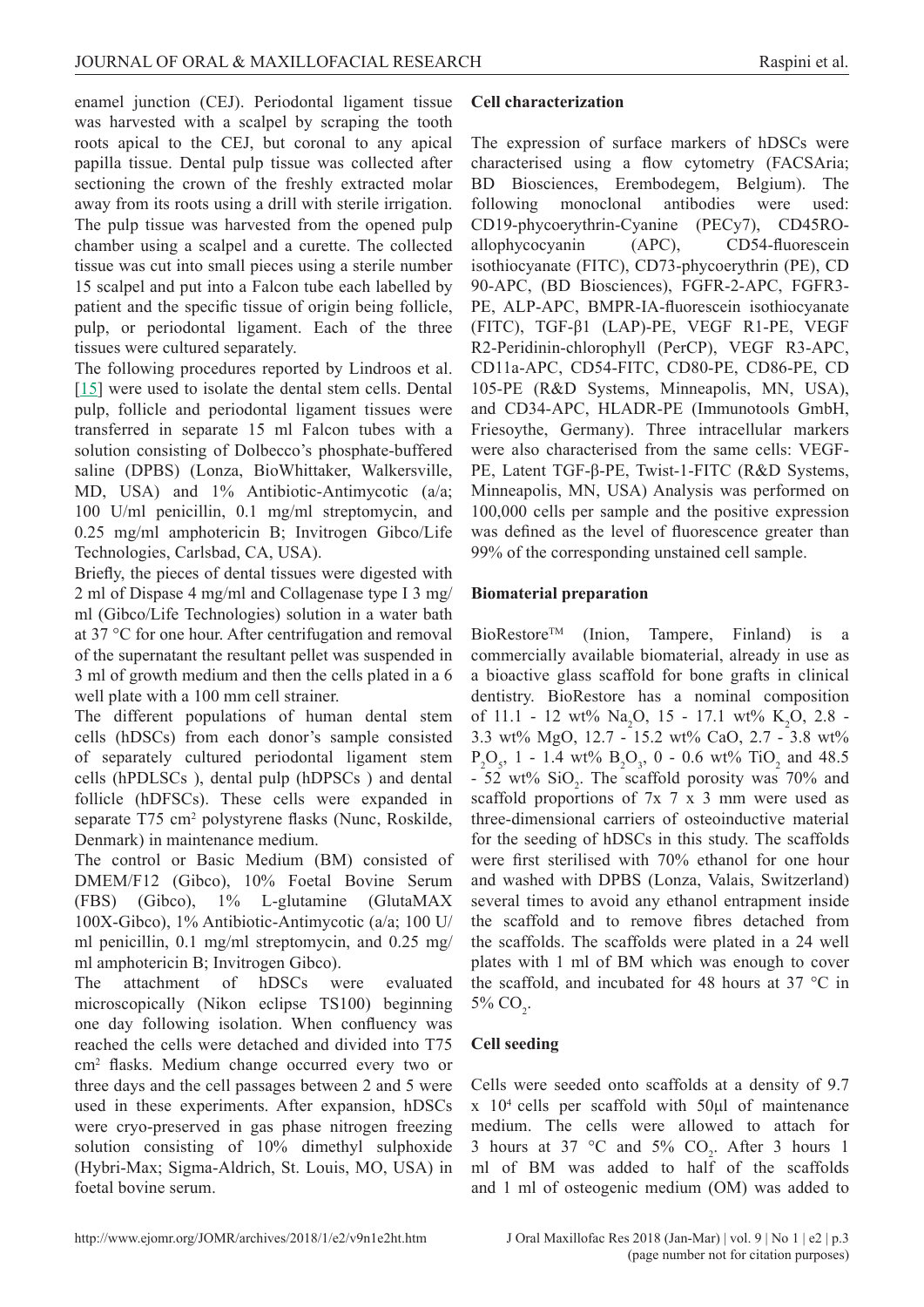the remaining scaffolds for differentiation study. In addition to the constituents of BM, the OM contained β-glycerophoshate, dexamethasone and L-ascorbic acid. The OM specifically consisted of: DMEM/F12, 10% Foetal Bovine Serum (FBS-Gibco), 1% L-glutamine (GlutaMAX 100X-Gibco), 1% Antibiotic-Antimycotic (Gibco/Life Technologies, Carlsbad, CA, USA), 100 nM dexamethasone (Sigma-Aldrich, St. Louis, MO, USA), 50 μM L-ascorbic acid 2-phosphate (Sigma-Aldrich, MO, USA), 10 mM β-glycerophoshate (Sigma-Aldrich, MO, USA). The medium was changed three times a week.

# **Cell attachment and viability**

The evaluation of hDSCs attachment and viability on the bioactive glass scaffolds was performed qualitatively using Live/dead-staining probes (Molecular Probes/Invitrogen, Eugene, OR, USA) at day 7 and 14.

A mixture of 0.5 μM calcein acetoxymethyl ester (Molecular Probes) and 0.25 μM ethidium homodimer-1 (Molecular Probes) were used to stain viable and necrotic cells. The combination of hDSCs and bioactive glass scaffolds were covered and incubated with the above mentioned solution for 45 minutes in a dark room. The viable cells with green fluorescence and the dead cells with red fluorescence could be visualized using an Olympus IX51 phase contrast microscope with fluorescence optics (Olympus, Tokyo, Japan). Multiple images were captured with an Olympus DP30BW camera (Olympus, Tokyo, Japan).

# **Cell proliferation**

Cell proliferation was evaluated with a Cy QUANT Cell Proliferation Assay Kit (CyQUANT; Molecular Probes) at the 7, 14 and 21 day time points.

This method evaluated DNA amount measuring the fluorescence which CyQuant GR dye expressed when bound to cellular nucleic acids. The cells were first lysated using 0.1% Triton-X 100 (Sigma-Aldrich, St. Louis, MO, USA) and then frozen immediately at -81 °C to facilitate cell membrane breakage. After one night incubation at -81 °C the cells were thawed and then each sample was collected in 1 ml eppendorf tubes. The tubes were spun to allow possible biomaterial residuals to precipitate before three parallel samples of 20 ml from each tube were added to a new 96-well plate (Nunc, Roskilde, Denmark). A solution with CyQuant GR dye, Cell-lysis buffer and deionized  $H_2O$  was prepared according to

the manufacturer's instructions and added to the 96 well plate samples. The plate was covered from light before measuring the fluorescence at 480/520 nm with a microplate reader (Victor 1420 Multilabel Counter; Wallac, Turku, Finland).

## **Alkaline phosphatase activity**

Alkaline phosphatase (ALP) activity was evaluated quantitatively at 7, 14 and 21 days. The cell-seeded scaffolds were freeze-thawed twice before the ALP activity was evaluated. From each sample of 500 ul cell lysate three parallel samples of 20 ul were used for this test.

The working solution consisted of Stock substrate solution (P-nitrophenol phosphate-Sigma-Aldrich) and alkaline buffer solution (2-amino-2-methyl-1 propanol-Sigma-Aldrich) and 90 ul of this solution was added to each parallel sample and then incubated at 37 °C for 15 min. A total of 50 μL of NaOH (1 M, Sigma-Aldrich) were added immediately after incubation to stop the reaction.

The yellow coloured P-nitrophenol amount, which was the result of ALP cleavage of phosphate groups from P-nitrophenol-phosphate, was measured at 405 nm using a Victor 1420 microplate reader (Victor Scientific, Ambala, India).

## **Statistical analysis**

Statistical analyses were performed using linear mixed-effect models using proliferation (fluorescein) and ALP activity (absorbance) data, and also separately for ALP activity normalized to DNA amount. Models were constructed using the function "lmer" in the R Software Environment for Statistical Computing and Graphics, version 2.13.0 (The R Foundation for Statistical Computing, Vienna, Austria). The logarithmic absorbance variable was used in absorbance models due to an otherwise skewed distribution. Separate models were estimated for BM and OM, separately for 7, 14 and 21 days, when the cell types (hPDLSCs, hPSCs, hDFSCs) were compared. Likewise separate models for the different cell types and different time points were estimated when BM and OM were compared. Finally models including medium, cell types, linear time (7, 14 and 21 days) and also squared time-variable- were estimated for examining overall changes between time points. The cell type hPSCs or BM was used as a reference group. Random intercept for three repeated measurements of each sample were used together with independent random errors in all models.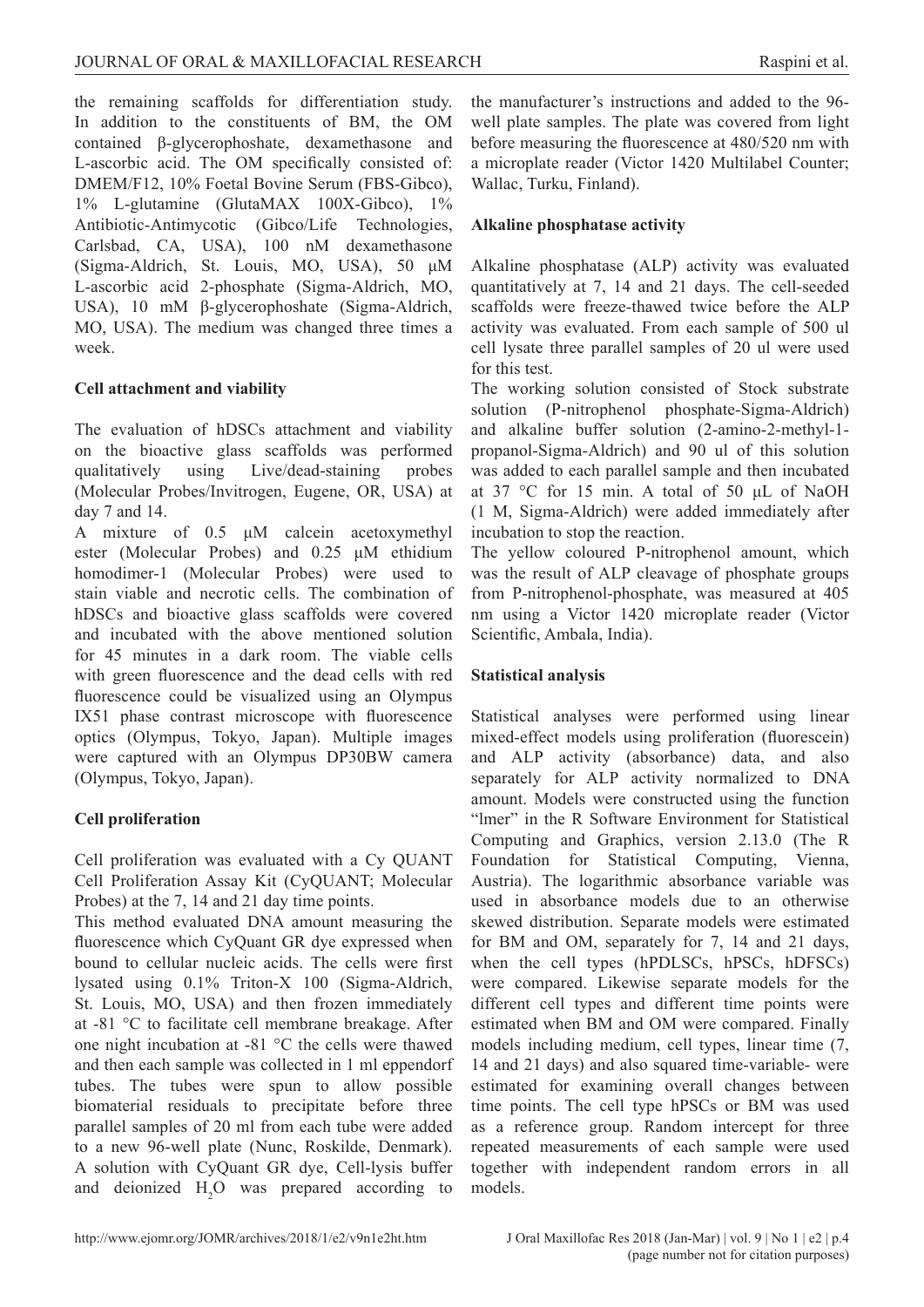## **RESULTS Characterization of hDSCs**

Cell surface and intracellular marker expression of hDSCs was analysed by flow cytometry to compare the expression profile of cells extracted from different compartments including dental pulp, follicle and PDL (Figure 1). In general, the different hDSCs showed similar marker expression characteristics with some minor differences observed between hDSC types. The hDSCs showed strong expression (> 90%) for the markers CD73 (Ecto 5' nucleotidase), CD90 (Thy-1) and CD105 (Endoglin). In contrast, hDSCs lacked (<  $2\%$ ) or had low expression ( $\leq 10\%$ ) of CD11a (Integrin alpha-L), CD19 (B4), CD34 (the hematopoietic progenitor and endothelial cell marker), CD45 (leukocyte common antigen), CD80 (B7-1), CD86 (B7-2) and HLA-DR (Major histocompatibility class II receptor). The largest variation between different hDSCs was seen in the expression of CD54, which showed lower expression in hDFSCs and hDPSCs. Twist-1 was strongly expressed in hDSCs (77 - 99%). The expression of ALP varied between donors and hDSCs type, being strongest in hDFSCs. The expression of growth factor receptors FGFR2 and -3, BMPR-1A and VEGFR1, -2 and -3 was generally low with few exceptions. The expression of VEFGR1 was above 20% in hPDLSCs. The expression of growth factor TGF-β1 was low to moderate, varying from 1 to 17% of the cells. In contrast, the expression of VEGF was strong in hDSCs. Its expression, however, varied dramatically between hDPSC donors (15 - 93%).

## **Cell attachment and viability**

Live-dead staining images of the bioglass scaffolds

seeded with hDSCs revealed good biocompatibility, allowing attachment and survival of all of the types of dental stem cells tested. The cells spread on the biomaterial's fibres and changed their morphology to a more flattened shape compared to spindle shape in the plastic-cell culture wells. Furthermore hDSCs viability was also high and the number of red spots which represented dead cells was low or even absent at all of the time points (Figure 2).

### **Cell attachment and survival**

The cells seeded onto one side of the bioactive glass scaffolds seemed to proliferate both inside and at the edges of the scaffold, completely reaching every part of the squared scaffolds. At 14 days some cell aggregates were clearly visible with a thin cell layer evident on the same side where the cells had been seeded. At 21 days this cell layer seemed to propagate to the lateral sides of the scaffold and eventually onto the opposite side. While cells were scattered throughout the scaffold the largest cell sheets were visible on the scaffold surfaces.

Linear mixed-effect analysis demonstrated a quadratic effect with time in proliferation rate. hDPSCs with BM showed a steady increase in cell numbers. hDPSCs with OM as well as hPDLSCs and hDFSCs with BM and OM all show an increase in cell numbers from day 7 to day 14 and a decrease from day 14 to day 21 (Figure 3A). There were sporadic bursts in proliferation at 21 days, depending on the cell donor. OM had a strong effect on proliferation only for hDPSCs, where OM showed lower values compared to BM. Dental follicle cells revealed the highest values of fluorescein independent of the medium used compared to the other cell types.



**Figure 1.** Characterization data of hDSCs by flow cytometry (hPDLSCs (PDL), hDPSCs (Pulp), hDFSCs (Follicle) where A and B list the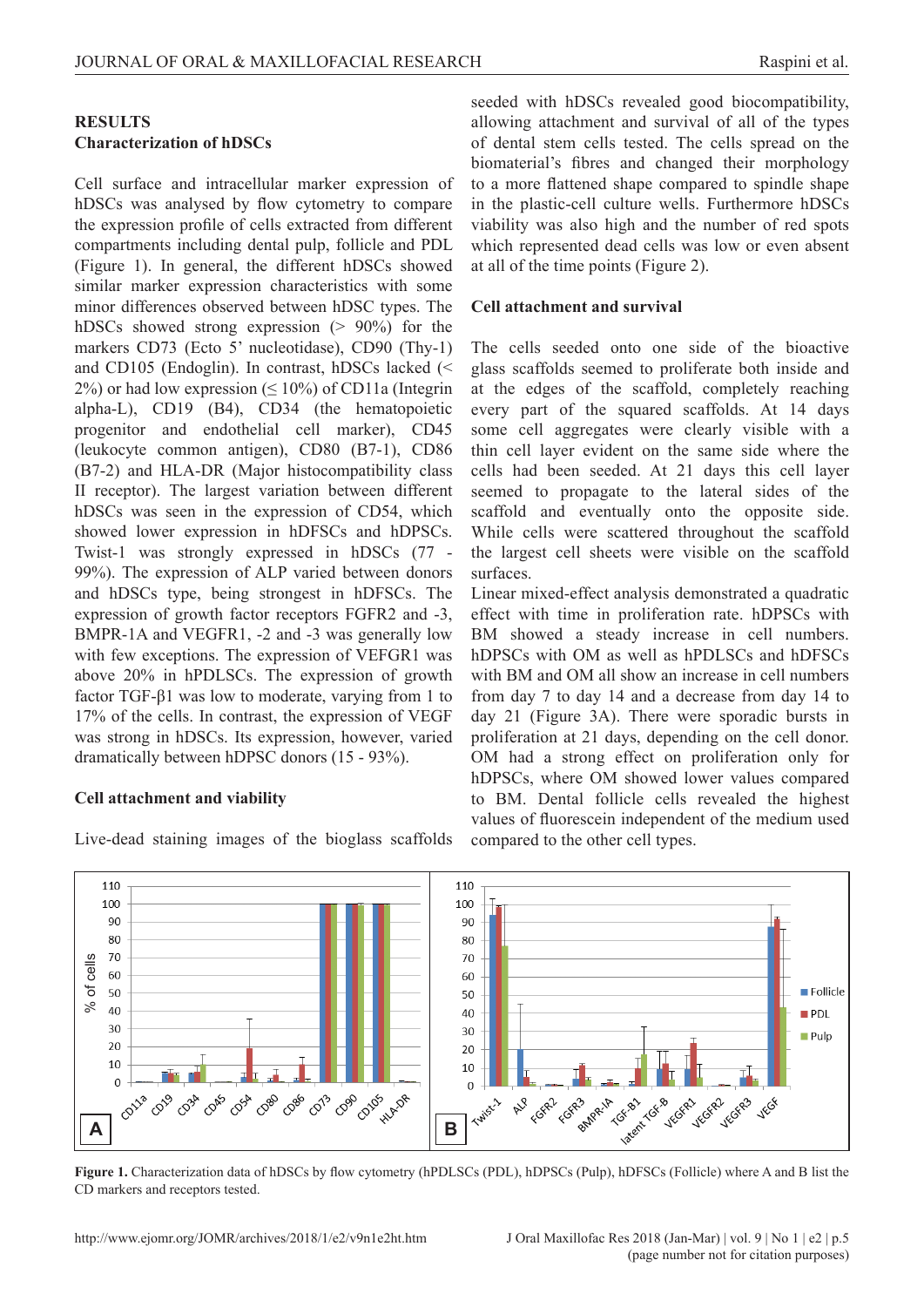

**Figure 2.** Attachment and viability of hPDLSCs (PDL), hDPSCs (pulp) and hDFSCs (Follicle) when cultured on bioactive glass scaffolds for 7 and 14 days. The live/dead-staining stains viable cells green and dead cells as red.



**Figure 3.** Relative DNA amount (A) and quantitative ALP activity normalized to DNA amount (B) of hPDLSCs (PDL), hDPSCs (Pulp) and hDFSCs (Follicle) when cultured on bioactive glass scaffolds in basic (BM) or osteogenic (OM) medium for 7, 14 and 21 days.

#### **Osteogenic differentiation and ALP activity**

ALP activity was evaluated quantitatively (Figure 3B). The results showed the superiority of OM in inducing osteogenic differentiation of the dental stem cells independently of the stem cell population used. The ALP activity increased from day 7 to day 21 for each cell type and medium used.

When tested with BM the hDPSCs showed highest normalized ALP values at all three time points. The ALP values with OM show a difference with hDPSCs compared to hPDLSCs and hDFSCs at 21 days. At day 7 and day 14 the DPSCs showed higher ALP values.

#### **DISCUSSION**

This study attempted to profile the expression of surface markers of three different populations of DSCs. One interesting finding was the notably high expression of Twist-1 and VEGF by all three types of DSCs.

This *in vitro* study followed an approach similar to that described by Tirkkonen et al. [[27\]](#page-8-0) with adipose derived stem cells. The current study, however, used a variety of human DSCs and tested them with a commercially available bioactive glass scaffold. The advantages of this approach included the existence of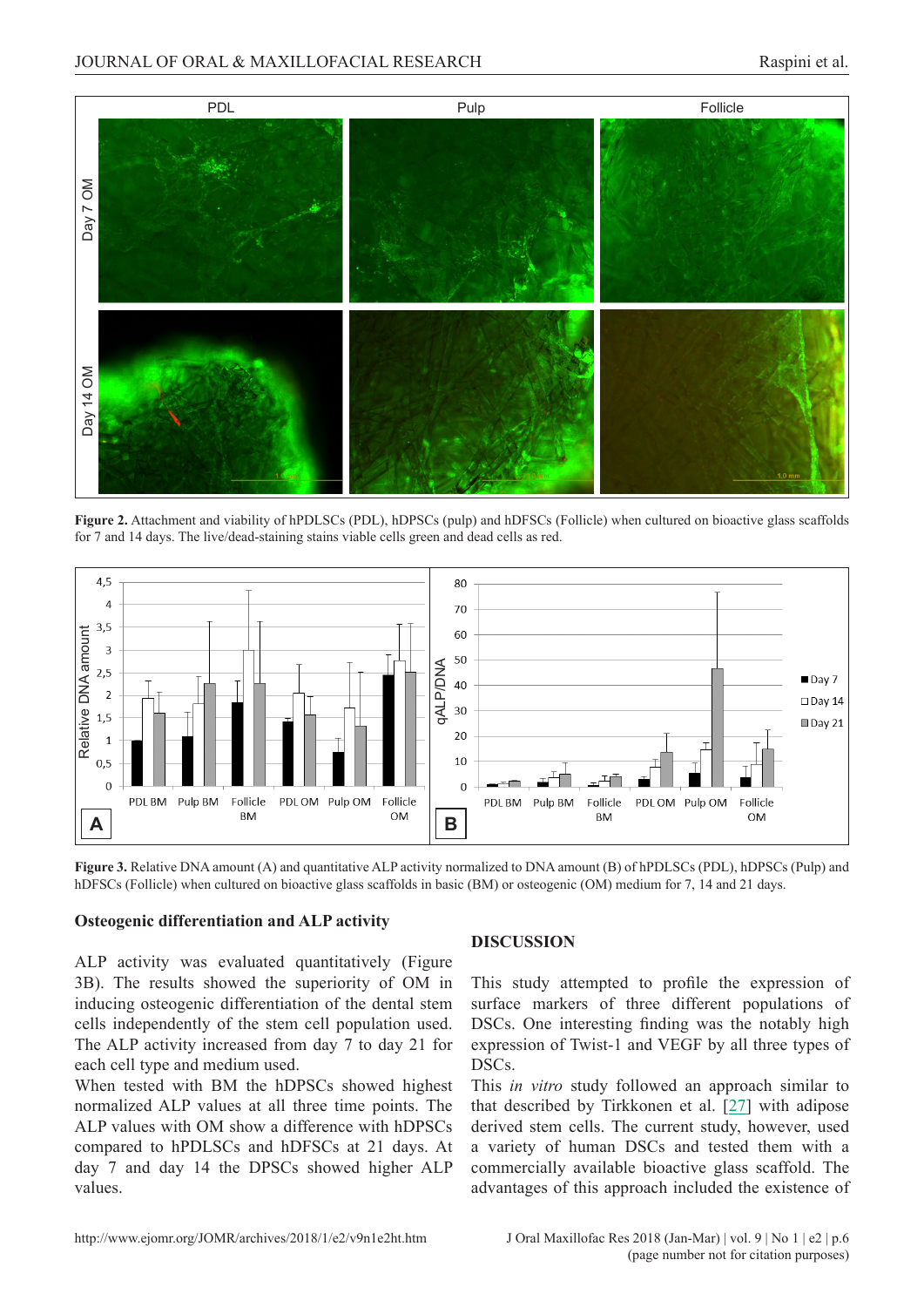an already optimized *in vitro* protocol for isolating and expanding cells as well as culturing on the bioactive glass biomaterial using a similar protocol which had already been tested *in vivo* [\[27\]](#page-8-0).

One major limitation of the study is related to the very limited number of participants, specifically three individuals. While this is a small number to draw conclusions from, still it is a beginning. The use of the term "biocompatibility" deserves discussion. With the complexity of immune responses and repair functions in the body, it may not be adequate to describe the biocompatibility of a biomaterial in relation to a single cell types, as a battery of *in vitro* tests do not determine the biocompatibility of a material, rather they just constitute an important step towards the casdcade of *in vivo* animal testing and future clinical trials.

Another disadvantage in the current study was the use of foetal bovine serum (FBS) instead of human serum as this could pose difficulty in translating these results to future applications. However, the source of serum does not seem to be so important as the results showed that hDSCs had comparable proliferation and differentiation values whether cultured in 20% Human serum or  $10\%$  FBS [\[17](#page-8-0)]. This justifies the opportunity to use this much less expensive medium in this preliminary *in vitro* step [\[17](#page-8-0)]. The results of this study show the potential role that the osteogenic medium may play in the differentiation of different populations of stem cells *in vitro*. This underscores the need to search for ideal combinations of bioactive molecules [[16-18\]](#page-8-0) and scaffolds [\[25,27](#page-8-0)] that facilitate the differentiation of stem cells and that could eventually be used safely in a future clinical environment.

This study showed that the OM was able to induce more profound differentiation than the BM. Nonetheless, the current results were obtained *in vitro* and may not be representative of the *in vivo* setting.

In a previous *in vitro* study Tirkkonen et al. [[27\]](#page-8-0) showed the superiority of the OM compared to other growth factors such as VEGF, BMP7 and BMP2 in the differentiation of adipose derived stem cells. The differentiation process follows a very complex and still unknown mechanism where cell behaviour, biomaterial properties and osteoinductive molecules play an interconnected role.

The current results confirm the biocompatability of a bioactive glass scaffold, Biorestore<sup>TM</sup>, allowing the proliferation of the cells seeded onto its surface. While this bioactive glass configuration supported osteogenic differentiation of the different dental stem cells seeded on to it, Tirkkonnen et al. [[27\]](#page-8-0) have already shown with ASCs that the use of the OM greatly improves this capacity.

These results are also in agreement with the observation that bioactive glass scaffolds increase osteogenic differentiation through both the release of soluble factors and by surface-contact mechanism. The structure of this scaffold allowed the proliferating cells to be mostly spreading on the top and at the edge of the squared block and this fact could be one of the reasons why the differentiation was also more evident in these areas. The explanation of this phenomenon could be also the fact that the nutrients and molecules contained in the medium could reach the external areas better than the middle and inner areas of this scaffold which are in a more static and isolated environment. A recent study showed that a dynamic environment could be advantageous for the differentiation of a threedimensional scaffold that exceeds 1 mm *in vitro* [\[28](#page-8-0)], but the same phenomena could be present *in vivo*.

The analysis of the difference between the three different populations of dental stem cells tested in this study showed that when supported with BM the dental pulp stem cells reach higher ALP values at 7, 14 and also 21 days compared to periodontal ligament stem cells and follicle stem cells. When samples were treated with osteogenic medium the dental pulp stem cells once again showed the highest ALP values at 21 days and they were consistently higher than with maintenance medium. The similarities in between bone and dentin is one possible reason that explains the higher ALP values of dental pulp stem cells compared to the other cell lines.

Recent studies have reported regeneration of human bone *in vivo* using dental pulp stem cells combined with collagen biocomplexes supporting the concept that hDSCs could be used as a potential source of cells for bone regeneration or to test future hard tissue regeneration biomaterials [[29\]](#page-8-0). The current *in vitro* study also supports this concept [\[30](#page-8-0)].

*In vivo* animal studies confirm that stem cells combined with an osteoconductive biomaterial are committed to regenerate the same tissue from where they have been harvested [\[30,31\]](#page-8-0). Human studies show that a multi-potent population of dental pulp stem cells is able to form bone *in vivo* if implanted in a bone defect without any other osteoinductive biomaterial except for a collagen sponge [[29](#page-8-0),[32](#page-8-0)]. It could be deduced from these observations that if *in vitro* the induction is fundamental, then the *in vivo* environment into which the cells are implanted will also be a factor, together with the biomaterial used. Probably the induction is an aspect coordinated by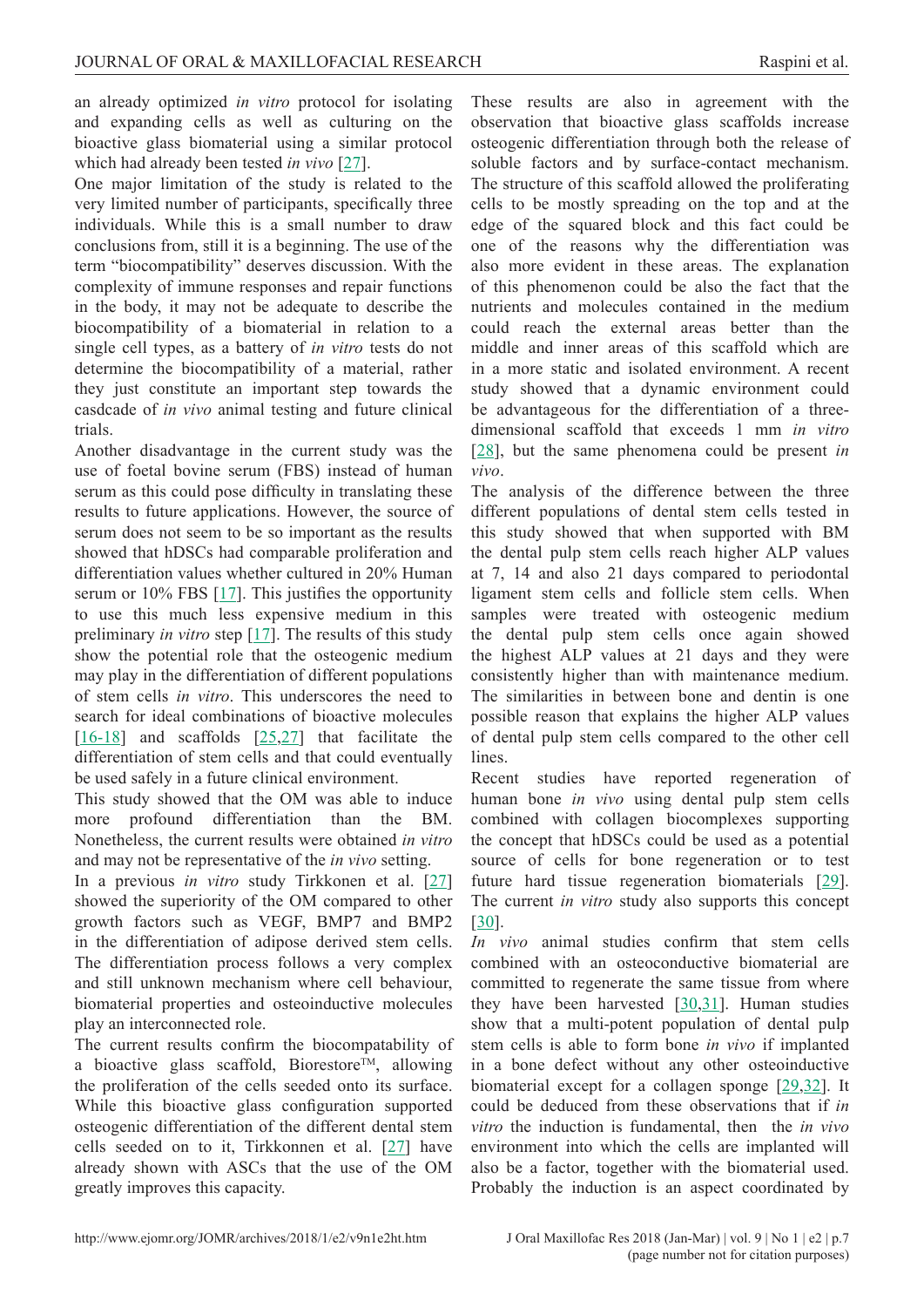<span id="page-7-0"></span>the host environment. There is growing evidence that dental pulp stem cells in the paradigm of bone tissue engineering may be a successful approach and that DSCs may be advantageous over BMSCs.

The growth potential shown by DPSCs, and the fact that DSCs are neural crest derived, as is craniofacial bone, supports the possibility that biologically DPSCs could be used to regenerate bone or other calcified tissues in the cranio-maxillofacial area. [[33-](#page-8-0) [35](#page-8-0)]. Moreover the low morbidity of the otherwise necessary extraction of a tooth compared to the harvesting of bone marrow or adipose tissue aspirates supports the evaluation the role of hDSCs in bone regeneration.

Despite the fact that only three patients were enrolled in this study, their cells were continuously kept separated and not pooled together with the different patients. This strengthens the case for harvesting dental pulp and other dental stem cells from a single patient to study bone regeneration.

## **CONCLUSIONS**

The use of dental stem cells for bone regeneration could be one future approach to treat bone defects of the cranio-maxillofacial skeleton. *In vitro* tests are fundamental first steps before translating this technology from the laboratory to clinical application.

## **ACKNOWLEDGMENTS AND DISCLOSURE STATEMENTS**

The authors wish to thank Professor Susanna Miettinen and the staff of BioMediTech, Institute of Biosciences and Medical Technology, University of Tampere, Tampere, Finland for their help in this project.

This research did not receive any specific grant from funding agencies in the public, commercial, or notfor-profit sectors.

The authors have no conflicts to disclose.

#### **REFERENCES**

- 1. Jan A, Sándor GK, Brkovic BB, Peel S, Kim YD, Xiao WZ, Evans AW, Clokie CM. Effect of hyperbaric oxygen on demineralized bone matrix and biphasic calcium phosphate bone substitutes. Oral Surg Oral Med Oral Pathol Oral Radiol Endod. 2010 Jan;109(1):59-66. [Medline: [19846327](http://www.ncbi.nlm.nih.gov/pubmed/19846327)] [doi: [10.1016/j.tripleo.2009.07.036\]](https://doi.org/10.1016/j.tripleo.2009.07.036)
- 2. Sàndor GK, Rittenberg BN, Clokie CM, Caminiti MF. Clinical success in harvesting autogenous bone using a minimally invasive trephine. J Oral Maxillofac Surg. 2003 Feb;61(2):164-8. [Medline: [12618991](http://www.ncbi.nlm.nih.gov/pubmed/12618991)] [doi: [10.1053/joms.2003.50042](https://doi.org/10.1053/joms.2003.50042)]
- 3. Langer R, Vacanti JP. Tissue engineering. Science. 1993 May 14;260(5110):920-6. [Medline: [8493529\]](http://www.ncbi.nlm.nih.gov/pubmed/8493529) [doi: [10.1126/science.8493529](https://doi.org/10.1126/science.8493529)]
- 4. Friedenstein AJ, Gorskaja JF, Kulagina NN. Fibroblast precursors in normal and irradiated mouse hematopoietic organs. Exp Hematol. 1976 Sep;4(5):267-74. [Medline: [976387](http://www.ncbi.nlm.nih.gov/pubmed/976387)]
- 5. Castro-Malaspina H, Gay RE, Resnick G, Kapoor N, Meyers P, Chiarieri D, McKenzie S, Broxmeyer HE, Moore MA. Characterization of human bone marrow fibroblast colony-forming cells (CFU-F) and their progeny. Blood. 1980 Aug;56(2):289-301. [Medline: [6994839\]](http://www.ncbi.nlm.nih.gov/pubmed/6994839)
- 6. Haynesworth SE, Goshima J, Goldberg VM, Caplan AI. Characterization of cells with osteogenic potential from human marrow. Bone. 1992;13(1):81-8. [Medline: [1581112](http://www.ncbi.nlm.nih.gov/pubmed/1581112)] [doi: [10.1016/8756-3282\(92\)90364-3](https://doi.org/10.1016/8756-3282(92)90364-3)]
- 7. Kuznetsov SA, Friedenstein AJ, Robey PG. Factors required for bone marrow stromal fibroblast colony formation in vitro. Br J Haematol. 1997 Jun;97(3):561-70. [Medline:  $9207401$ ] [doi: [10.1046/j.1365-2141.1997.902904.x](https://doi.org/10.1046/j.1365-2141.1997.902904.x)]
- 8. Sándor GK, Numminen J, Wolff J, Thesleff T, Miettinen A, Tuovinen VJ, Mannerström B, Patrikoski M, Seppänen R, Miettinen S, Rautiainen M, Öhman J. Adipose stem cells used to reconstruct 13 cases with cranio-maxillofacial hard-tissue defects. Stem Cells Transl Med. 2014 Apr;3(4):530-40. [Medline: [24558162\]](http://www.ncbi.nlm.nih.gov/pubmed/24558162) [PMC free article: [3973720\]](http://www.ncbi.nlm.nih.gov/pmc/articles/PMC3973720) [doi: [10.5966/sctm.2013-0173](https://doi.org/10.5966/sctm.2013-0173)]
- 9. Gronthos S, Mankani M, Brahim J, Robey PG, Shi S. Postnatal human dental pulp stem cells (DPSCs) in vitro and in vivo. Proc Natl Acad Sci U S A. 2000 Dec 5;97(25):13625-30. [Medline: [11087820](http://www.ncbi.nlm.nih.gov/pubmed/11087820)] [PMC free article: [17626\]](http://www.ncbi.nlm.nih.gov/pmc/articles/PMC17626) [doi: [10.1073/pnas.240309797](https://doi.org/10.1073/pnas.240309797)]
- 10. Seo BM, Miura M, Gronthos S, Bartold PM, Batouli S, Brahim J, Young M, Robey PG, Wang CY, Shi S. Investigation of multipotent postnatal stem cells from human periodontal ligament. Lancet. 2004 Jul 10-16;364(9429):149-55. [Medline: [15246727\]](http://www.ncbi.nlm.nih.gov/pubmed/15246727) [doi: [10.1016/S0140-6736\(04\)16627-0](https://doi.org/10.1016/S0140-6736(04)16627-0)]
- 11. Handa K, Saito M, Tsunoda A, Yamauchi M, Hattori S, Sato S, Toyoda M, Teranaka T, Narayanan AS. Progenitor cells from dental follicle are able to form cementum matrix in vivo. Connect Tissue Res. 2002;43(2-3):406-8. [Medline: [12489190\]](http://www.ncbi.nlm.nih.gov/pubmed/12489190) [doi: [10.1080/03008200290001023](https://doi.org/10.1080/03008200290001023)]
- 12. Miura M, Gronthos S, Zhao M, Lu B, Fisher LW, Robey PG, Shi S. SHED: stem cells from human exfoliated deciduous teeth. Proc Natl Acad Sci U S A. 2003 May 13;100(10):5807-12. [Medline: [12716973\]](http://www.ncbi.nlm.nih.gov/pubmed/12716973) [doi: [10.1073/pnas.0937635100\]](https://doi.org/10.1073/pnas.0937635100)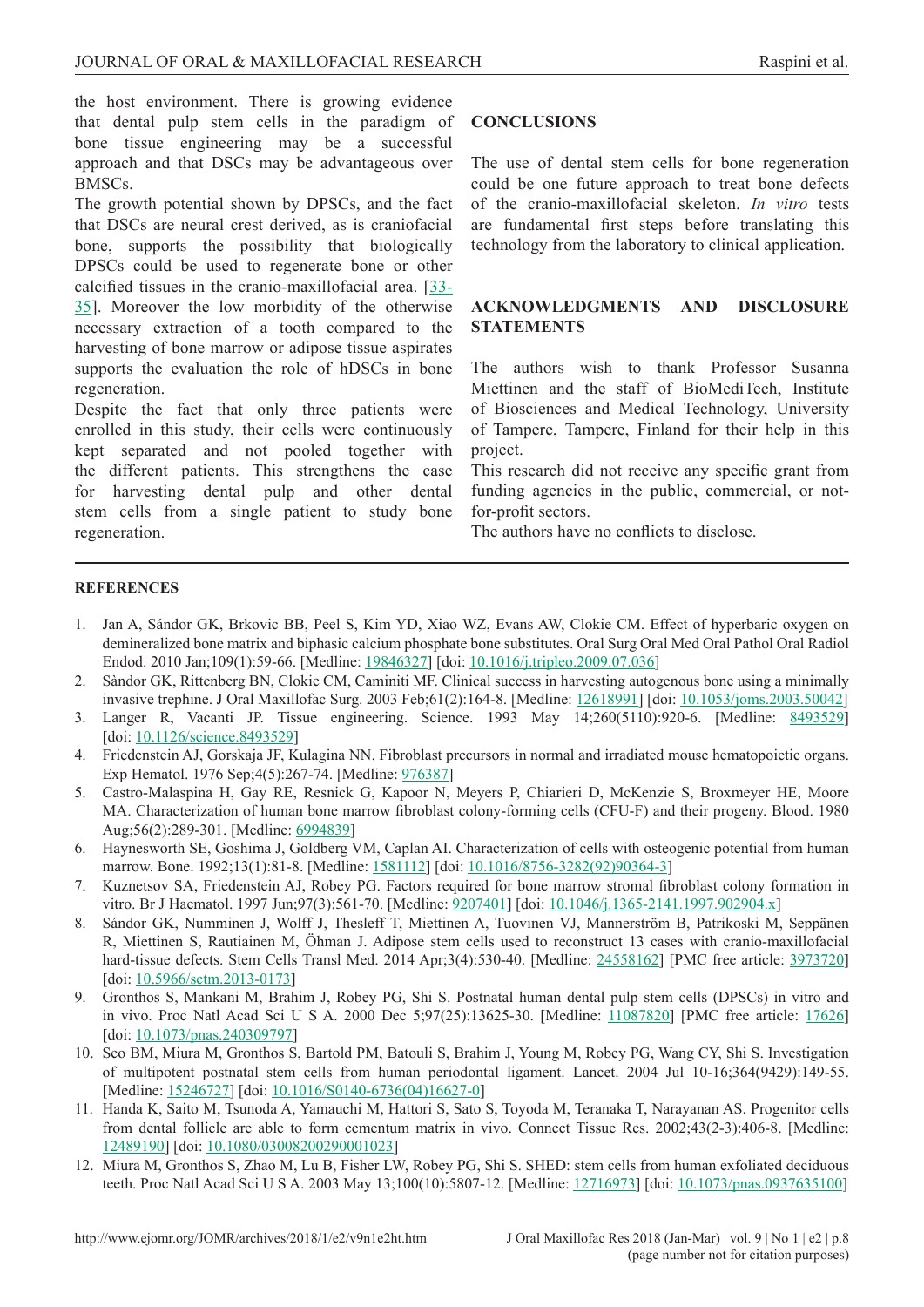- <span id="page-8-0"></span>13. Sonoyama W, Liu Y, Fang D, Yamaza T, Seo BM, Zhang C, Liu H, Gronthos S, Wang CY, Wang S, Shi S. Mesenchymal stem cell-mediated functional tooth regeneration in swine. PLoS One. 2006 Dec 20;1:e79. [Medline: [17183711\]](http://www.ncbi.nlm.nih.gov/pubmed/17183711) [PMC free article: [1762318](http://www.ncbi.nlm.nih.gov/pmc/articles/PMC2714367)] [doi: [10.1371/journal.pone.0000079\]](https://doi.org/10.1371/journal.pone.0000079)
- 14. Sonoyama W, Liu Y, Yamaza T, Tuan RS, Wang S, Shi S, Huang GT. Characterization of the apical papilla and its residing stem cells from human immature permanent teeth: a pilot study. J Endod. 2008 Feb;34(2):166-71. [Medline: [18215674\]](http://www.ncbi.nlm.nih.gov/pubmed/18215674) [PMC free article: [2714367](http://www.ncbi.nlm.nih.gov/pmc/articles/PMC2714367)] [doi: [10.1016/j.joen.2007.11.021](https://doi.org/10.1016/j.joen.2007.11.021)]
- 15. Lindroos B, Mäenpää K, Ylikomi T, Oja H, Suuronen R, Miettinen S. Characterisation of human dental stem cells and buccal mucosa fibroblasts. Biochem Biophys Res Commun. 2008 Apr 4;368(2):329-35. [Medline: [18230338\]](http://www.ncbi.nlm.nih.gov/pubmed/18230338) [doi: [10.1016/j.bbrc.2008.01.081](https://doi.org/10.1016/j.bbrc.2008.01.081)]
- 16. Khanna-Jain R, Mannerström B, Vuorinen A, Sándor GK, Suuronen R, Miettinen S. Osteogenic differentiation of human dental pulp stem cells on β-tricalcium phosphate/poly (l-lactic acid/caprolactone) three-dimensional scaffolds. J Tissue Eng. 2012;3(1):2041731412467998. [Medline: [23316276](http://www.ncbi.nlm.nih.gov/pubmed/23316276)] [PMC free article: [3540691](http://www.ncbi.nlm.nih.gov/pmc/articles/PMC3540691)] [doi: [10.1177/2041731412467998](https://doi.org/10.1177/2041731412467998)]
- 17. Khanna-Jain R, Vuorinen A, Sándor GK, Suuronen R, Miettinen S. Vitamin D(3) metabolites induce osteogenic differentiation in human dental pulp and human dental follicle cells. J Steroid Biochem Mol Biol. 2010 Oct;122(4): 133-41. [Medline: [20723601](http://www.ncbi.nlm.nih.gov/pubmed/20723601)] [doi: [10.1016/j.jsbmb.2010.08.001\]](https://doi.org/10.1016/j.jsbmb.2010.08.001)
- 18. Khanna-Jain R, Agata H, Vuorinen A, Sándor GK, Suuronen R, Miettinen S. Addition of BMP-2 or BMP-6 to dexamethasone, ascorbic acid, and β-glycerophosphate may not enhance osteogenic differentiation of human periodontal ligament cells. Growth Factors. 2010 Dec;28(6):437-46. [Medline: [20569096](http://www.ncbi.nlm.nih.gov/pubmed/20569096)] [doi: [10.3109/08977194.2010.495719\]](https://doi.org/10.3109/08977194.2010.495719)
- 19. Sándor GK. Tissue engineering: Propagating the wave of change. Ann Maxillofac Surg. 2013 Jan;3(1):1-2. [Medline: [23662250\]](http://www.ncbi.nlm.nih.gov/pubmed/23662250) [PMC free article: [3645600](http://www.ncbi.nlm.nih.gov/pmc/articles/PMC3645600)] [doi: [10.4103/2231-0746.110058\]](https://doi.org/10.4103/2231-0746.110058)
- 20. Wolff J, Sándor GK, Miettinen A, Tuovinen VJ, Mannerström B, Patrikoski M, Miettinen S. GMP-level adipose stem cells combined with computer-aided manufacturing to reconstruct mandibular ameloblastoma resection defects: Experience with three cases. Ann Maxillofac Surg. 2013 Jul;3(2):114-25. [Medline: [3814659](http://www.ncbi.nlm.nih.gov/pubmed/3814659)] [PMC free article: [3814659\]](http://www.ncbi.nlm.nih.gov/pmc/articles/PMC3814659) [doi: [10.4103/2231-0746.119216](https://doi.org/10.4103/2231-0746.119216)]
- 21. Saravanapavan P, Jones JR, Verrier S, Beilby R, Shirtliff VJ, Hench LL, Polak JM. Binary CaO-SiO(2) gel-glasses for biomedical applications. Biomed Mater Eng. 2004;14(4):467-86. [Medline: [15472395](http://www.ncbi.nlm.nih.gov/pubmed/15472395)]
- 22. Hench LL, Xynos ID, Polak JM. Bioactive glasses for in situ tissue regeneration. J Biomater Sci Polym Ed. 2004;15(4): 543-62. [Medline: [15212333](http://www.ncbi.nlm.nih.gov/pubmed/15212333)] [doi: [10.1163/156856204323005352](https://doi.org/10.1163/156856204323005352)]
- 23. Xynos ID, Hukkanen MV, Batten JJ, Buttery LD, Hench LL, Polak JM. Bioglass 45S5 stimulates osteoblast turnover and enhances bone formation In vitro: implications and applications for bone tissue engineering. Calcif Tissue Int. 2000 Oct;67(4):321-9. [Medline: [11000347](http://www.ncbi.nlm.nih.gov/pubmed/11000347)] [doi: [10.1007/s002230001134](https://doi.org/10.1007/s002230001134)]
- 24. Bosetti M, Cannas M. The effect of bioactive glasses on bone marrow stromal cells differentiation. Biomaterials. 2005 Jun;26(18):3873-9. [Medline: [15626435\]](http://www.ncbi.nlm.nih.gov/pubmed/15626435) [doi: [10.1016/j.biomaterials.2004.09.059\]](https://doi.org/10.1016/j.biomaterials.2004.09.059)
- 25. Haimi S, Gorianc G, Moimas L, Lindroos B, Huhtala H, Räty S, Kuokkanen H, Sándor GK, Schmid C, Miettinen S, Suuronen R. Characterization of zinc-releasing three-dimensional bioactive glass scaffolds and their effect on human adipose stem cell proliferation and osteogenic differentiation. Acta Biomater. 2009 Oct;5(8):3122-31. [Medline: [19428318\]](http://www.ncbi.nlm.nih.gov/pubmed/19428318) [doi: [10.1016/j.actbio.2009.04.006\]](https://doi.org/10.1016/j.actbio.2009.04.006)
- 26. Clokie CM, Sándor GK. Reconstruction of 10 major mandibular defects using bioimplants containing BMP-7. J Can Dent Assoc. 2008 Feb;74(1):67-72. [Medline: [18298888\]](http://www.ncbi.nlm.nih.gov/pubmed/18298888)
- 27. Tirkkonen L, Haimi S, Huttunen S, Wolff J, Pirhonen E, Sándor GK, Miettinen S. Osteogenic medium is superior to growth factors in differentiation of human adipose stem cells towards bone-forming cells in 3D culture. Eur Cell Mater. 2013 Jan 30;25:144-58. [Medline: [23361609](http://www.ncbi.nlm.nih.gov/pubmed/23361609)] [doi: [10.22203/eCM.v025a10\]](https://doi.org/10.22203/eCM.v025a10)
- 28. Woloszyk A, Holsten Dircksen S, Bostanci N, Müller R, Hofmann S, Mitsiadis TA. Influence of the mechanical environment on the engineering of mineralised tissues using human dental pulp stem cells and silk fibroin scaffolds. PLoS One. 2014 Oct 29;9(10):e111010. [Medline: [25354351](http://www.ncbi.nlm.nih.gov/pubmed/25354351)] [PMC free article: [4213001](http://www.ncbi.nlm.nih.gov/pmc/articles/PMC4213001)] [doi: [10.1371/journal.pone.0111010\]](https://doi.org/10.1371/journal.pone.0111010)
- 29. d'Aquino R, De Rosa A, Lanza V, Tirino V, Laino L, Graziano A, Desiderio V, Laino G, Papaccio G. Human mandible bone defect repair by the grafting of dental pulp stem/progenitor cells and collagen sponge biocomplexes. Eur Cell Mater. 2009 Nov 12;18:75-83. [Medline: [19908196](http://www.ncbi.nlm.nih.gov/pubmed/19908196)] [doi: [10.22203/eCM.v018a07](https://doi.org/10.22203/eCM.v018a07)]
- 30. Batouli S, Miura M, Brahim J, Tsutsui TW, Fisher LW, Gronthos S, Robey PG, Shi S. Comparison of stemcell-mediated osteogenesis and dentinogenesis. J Dent Res. 2003 Dec;82(12):976-81. [Medline: [14630898\]](http://www.ncbi.nlm.nih.gov/pubmed/14630898) [doi: [10.1177/154405910308201208](https://doi.org/10.1177/154405910308201208)]
- 31. Shi S, Robey PG, Gronthos S. Comparison of human dental pulp and bone marrow stromal stem cells by cDNA microarray analysis. Bone. 2001 Dec;29(6):532-9. [Medline: [11728923](http://www.ncbi.nlm.nih.gov/pubmed/11728923)] [doi: [10.1016/S8756-3282\(01\)00612-3](https://doi.org/10.1016/S8756-3282(01)00612-3)]
- 32. Giuliani A, Manescu A, Langer M, Rustichelli F, Desiderio V, Paino F, De Rosa A, Laino L, d'Aquino R, Tirino V, Papaccio G. Three years after transplants in human mandibles, histological and in-line holotomography revealed that stem cells regenerated a compact rather than a spongy bone: biological and clinical implications. Stem Cells Transl Med. 2013 Apr;2(4):316-24. [Medline: [23502599\]](http://www.ncbi.nlm.nih.gov/pubmed/23502599) [PMC free article: [3659838](http://www.ncbi.nlm.nih.gov/pmc/articles/PMC3659838)] [doi: [10.5966/sctm.2012-0136](https://doi.org/10.5966/sctm.2012-0136)]
- 33. Huang GT, Gronthos S, Shi S. Mesenchymal stem cells derived from dental tissues vs. those from other sources: their biology and role in regenerative medicine. J Dent Res. 2009 Sep;88(9):792-806. [Medline: [19767575\]](http://www.ncbi.nlm.nih.gov/pubmed/19767575) [PMC free article: [2830488](http://www.ncbi.nlm.nih.gov/pmc/articles/PMC2830488)] [doi: [10.1177/0022034509340867](https://doi.org/10.1177/0022034509340867)]